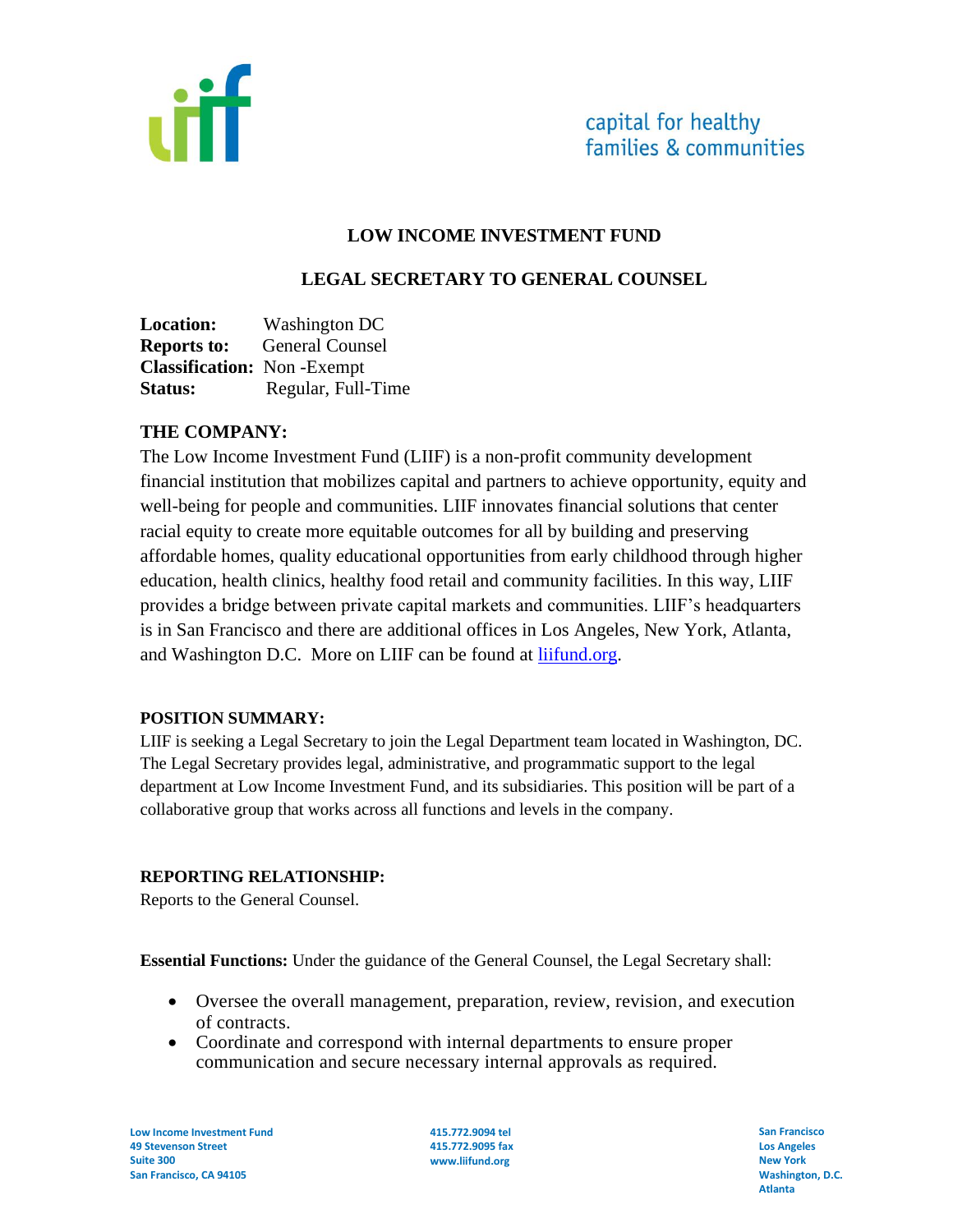

# capital for healthy families & communities

- Maintain detailed, accurate, and organized files in accordance with company retention policies.
- Assist in developing policies for contracts management and implement said policies.
- Assist in education, awareness, and training activities for company staff regarding contract policies and procedures.
- Assist in corporate and financial closings, including drafting ancillary documents such as secretary certificates, making all copies, obtaining signature, and filing executed documents.
- Manage all entity licenses, such a lenders licenses and required state filings for doing business in various states.
- Preparing minutes for Board Committee meetings.
- Maintaining and filing corporate records, including resolutions and board of director changes.
- Renewing and maintaining company licensing.
- Drafting, filing and managing various business entity documents for corporations, LLCs and partnerships with State agencies.
- Work independently to prioritize, manage, and document work assignments within applicable deadlines.

### **OTHER FUNCTIONS:**

Additional job duties as assigned by General Counsel.

### **KNOWLEDGE, EXPERIENCE, SKILLS, AND ABILITIES REQUIRED:**

- Minimum of 4 years of corporate, real estate or commercial transactional Legal Secretary experience with a law firm or corporate legal department.
- Knowledge of Federal, State and Local housing, tax incentive programs, and economic development programs a plus.

# **EDUCATION AND OTHER REQUIREMENTS**:

- Bachelor's degree and/or Legal Secretary certificate preferred, or equivalent work experience
- Experience with negotiating and/or drafting contracts.
- Excellent time management, attention to detail, and multi-tasking skills.
- Excellent written and oral communication skills
- Strong attention to detail and document review and proofreading skills